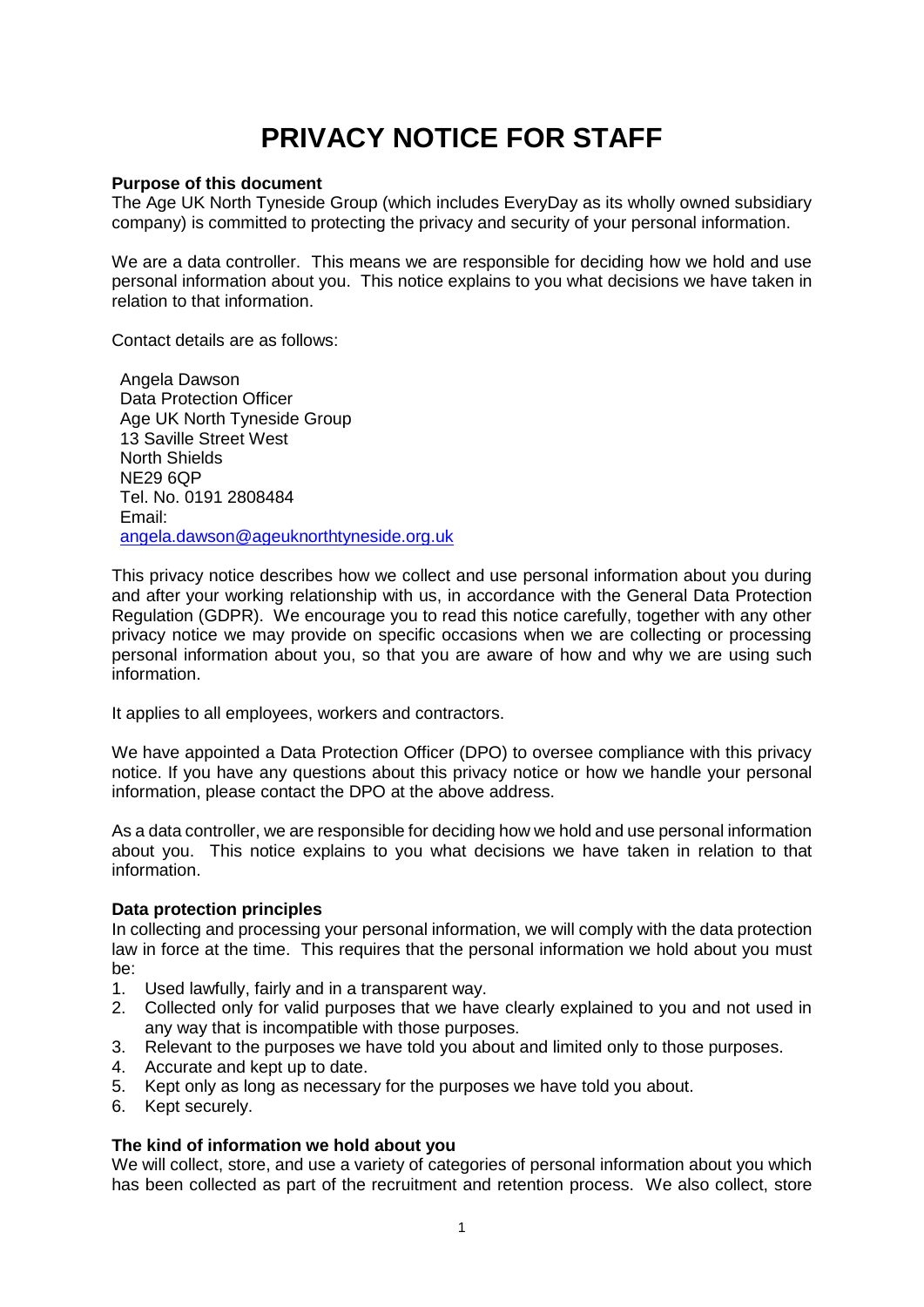and use "special categories" of more sensitive personal information which is gathered during the above process.

# **How is your personal information collected?**

We collect personal information about our employees through the application and recruitment process, either directly from candidates or sometimes from an employment agency or background check provider. We may sometimes collect additional information from third parties including former employers, credit reference agencies or other background credit agencies and the Disclosure and Barring Service].

We will collect additional personal information in the course of job-related activities throughout the period of you working for us.

#### **How we will use information about you**

We will only use your personal information when the law allows us to and for the reasons you have given us permission to.

# **Situations in which we will use your personal information**

There are a variety of situations in which we will use the information we collect about you which includes the use we make of particularly sensitive personal information, such as information about your physical or mental health and criminal records information.

Where we use your personal information to pursue the legitimate interests of the business, we will only do so provided your interests and fundamental rights do not override those interests.

Some of the above grounds for processing will overlap and there may be several grounds which justify our use of your personal information.

#### **If you fail to provide personal information**

If you fail to provide certain information when requested, we may not be able to perform the contract we have entered into with you (such as paying you or providing a benefit), or we may be prevented from complying with our legal obligations (such as to ensure the health and safety of our workers).

#### **Change of purpose**

We will only use your personal information for the purposes for which we collected it, unless we reasonably consider that we need to use it for another reason and that reason is compatible with the original purpose. If we need to use your personal information for an unrelated purpose, we will notify you and we will explain the legal basis which allows us to do so.

Please note that we may process your personal information without your knowledge or consent, in compliance with the above rules, where this is required or permitted by law.

#### **Do we need your consent to use particularly sensitive information?**

We do not need your consent if we use your personal information in accordance with our written policy to carry out our legal obligations or exercise specific rights in the field of employment law. In limited circumstances, we may approach you for your written consent to allow us to process certain particularly sensitive data. If we do so, we will provide you with full details of the information that we would like and the reason we need it, so that you can carefully consider whether you wish to consent. You should be aware that it is not a condition of your contract with us that you agree to any request for consent from us.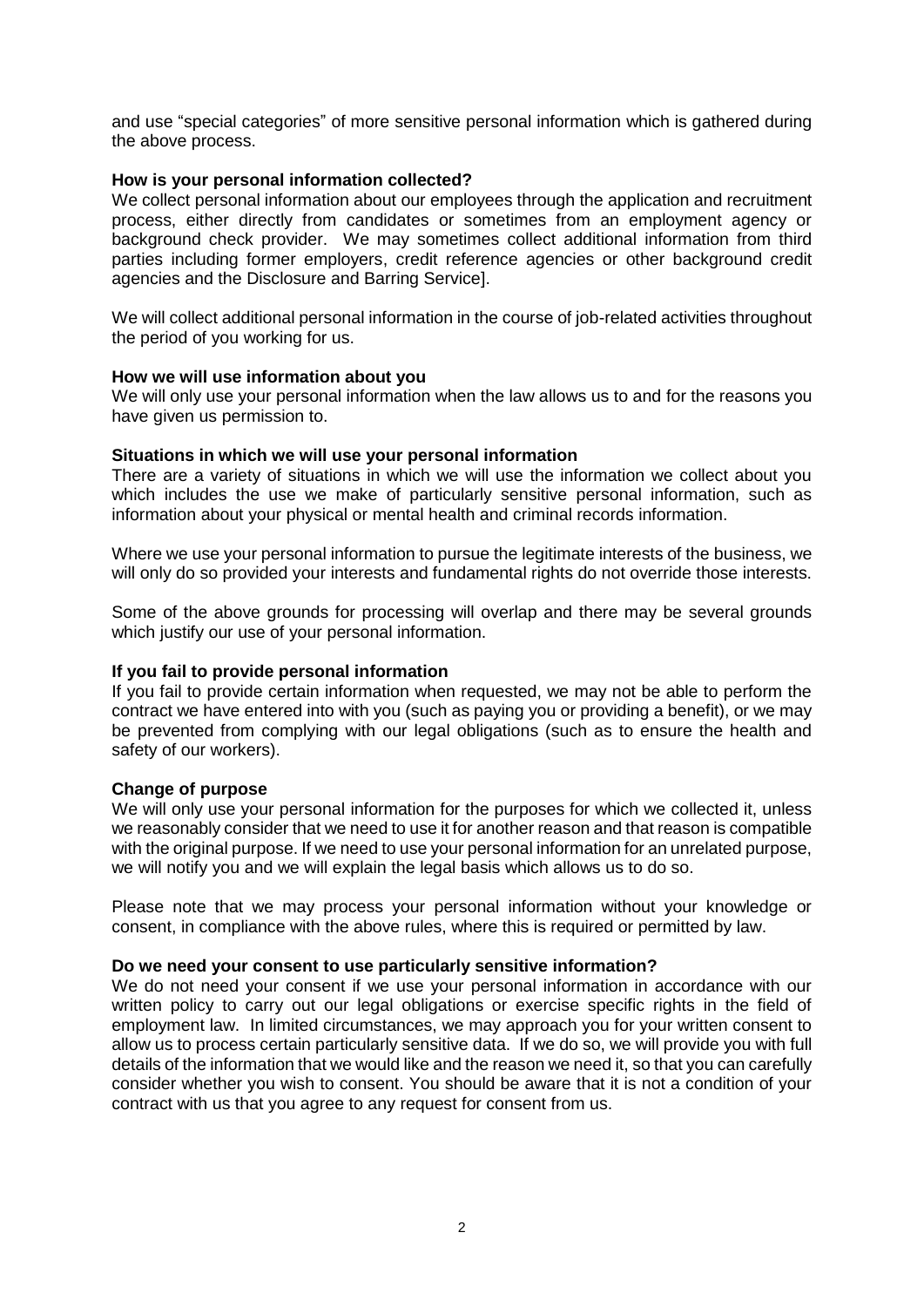# **Why might you share my personal information with third parties?**

We may have to share your data with third parties, including third-party service providers. We require third parties to respect the security of your data and to treat it in accordance with the law.

We will share your personal information with third parties where required by law, where it is necessary to administer the working relationship with you or where we have another legitimate interest in doing so.

All our third-party service providers [and other entities in the group] are required to take appropriate security measures to protect your personal information in line with our policies. We do not allow our third-party service providers to use your personal data for their own purposes. We only permit them to process your personal data for specified purposes and in accordance with our instructions.

# **Data security**

We have put in place appropriate security measures to prevent your personal information from being accidentally lost, used or accessed in an unauthorised way, altered or disclosed. In addition, we limit access to your personal information to those employees, agents, contractors and other third parties who have a business need to know. They will only process your personal information on our instructions and they are subject to a duty of confidentiality.

We have put in place procedures to deal with any suspected data security breach and will notify you and any applicable regulator of a suspected breach where we are legally required to do so.

### **Data retention**

We will only retain your personal information for as long as necessary to fulfil the purposes we collected it for, including for the purposes of satisfying any legal, accounting, or reporting requirements. Details of retention periods for different aspects of your personal information are set out in our Data Register.

In some circumstances we may anonymise your personal information so that it can no longer be associated with you, in which case we may use such information without further notice to you.

#### **Your duty to inform us of changes**

It is important that the personal information we hold about you is accurate and current. Please keep us informed if your personal information changes during your working relationship with us.

#### **Your rights in connection with personal information**

Under certain circumstances, the law grants you specific rights. These are summarised below. Please note that your rights may be limited and subject to restrictions in certain situations:

- **Request access** to your personal information (commonly known as a "data subject access request"). This enables you to receive a copy of the personal information we hold about you and to check that we are lawfully processing it.
- **Request correction** of the personal information that we hold about you. This enables you to have any incomplete or inaccurate information we hold about you corrected.
- **Request erasure** of your personal information. This enables you to ask us to delete or remove personal information where there is no good reason for us continuing to process it. You also have the right to ask us to delete or remove your personal information where you have exercised your right to object to processing (see below).